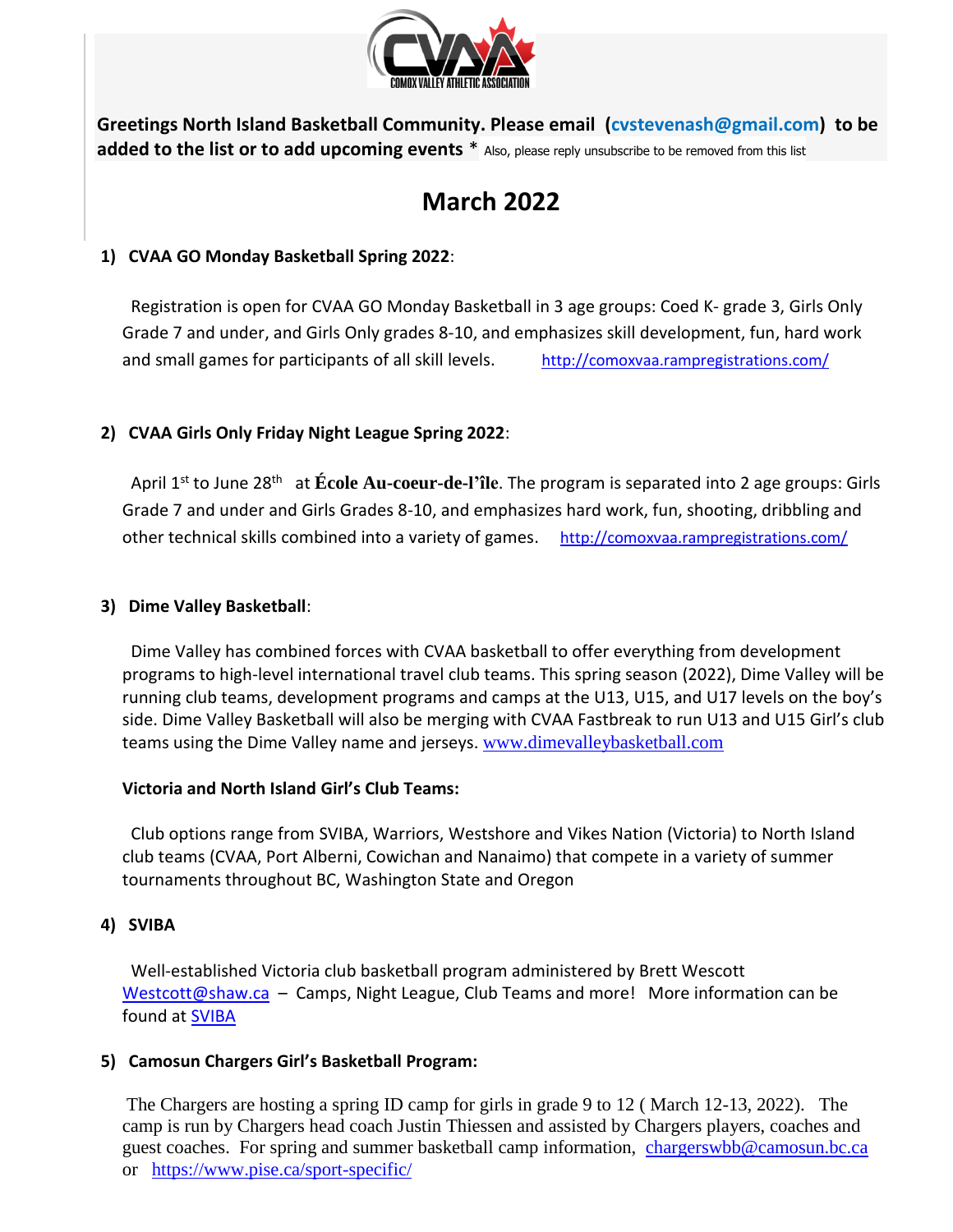

## **6) VIU Jr Mariners Girl's Club Program:**

 NEW this fall/winter, VIU will be running a camp/clinic/talent evaluation camp this fall/spring for those entering Grade 9-12. This will include 5 hours of basketball and a t-shirt for \$60. From the camp, the coaching staff will also be identifying young ladies that will be entering grade 11/12 (possibly an elite/mature 10) to make up the U16/17 Jr Mariners Club basketball program. Contact [tbryce98@yahoo.com](mailto:tbryce98@yahoo.com) or [VIU Jr Mariners Club Program Information](https://viu.prestosports.com/sports/wbkb/2019-20/releases/20190813jnph2m) for more information and to register.

## **7) Vikes Nation Basketball**

 U 12-17 high school girls and boys – run by UVIC and community coaches and players throughout the basketball calendar. This program attracts players from the North and South Island but requires the help of very supportive North Island Parents, who alternate driving to UVIC. <https://govikesgo.com/sports/2019/8/22/vikes-basketball-programs.aspx>

## **8) High School and Elementary School Basketball**:

 Practice and Games start in November with playoffs and jamborees in February and March. Please contact your local high school or elementary school athletic director for more information. Please encourage younger players to attend local high school games to grow their knowledge and enjoy some entertaining game action.

## **9)** *North Island Elementary School* **GIRLS and BOYS basketball jamborees**!

 March 2022 at Mark Isfeld, GP Vanier or Highland Secondary Schools. Preference will be given to grade 6/7 teams, and then to grade 5/6 teams. Registration and information to follow in 2022. Contact Larry Street l[arrystreetcar@gmail.com](mailto:larrystreetcar@gmail.com) or Peter Parke [cvstevenash@gmail.com](cvstevenash@gmail.com%20) for more information.

## **10) Comox Valley Post-Season leagues and practice sessions** (**March & April 2022**):

Grade 8 & 9 boys at GP Vanier (Run and Gun League: Larry Street l[arrystreetcar@gmail.com](mailto:larrystreetcar@gmail.com)) and Grade 5-10 girls (CVAA Fastbreak **<http://comoxvaa.rampregistrations.com/>** ) focusing on skill development and competitive games for local players.

## **11) Thunderball Friday Basketball League (March-May 2021: Grades 4-7 boys and girls**.

Skills, teamwork and fun emphasized in this popular camp l[arrystreetcar@gmail.com](mailto:larrystreetcar@gmail.com)

## **12) BC Summer Games Vancouver Island Zone Boys and Girls Basketball Teams (U13: 3x3; U14: 5vs5)**

Participants pre-register at [https://basketball.bc.ca/BCSG,](https://basketball.bc.ca/BCSG) where further information including cost, zone details, coach application and selection camp information can be found. Two teams of 5 (3x3) and one team of 10 (5 vs 5) represent Vancouver Island and travel to Prince George for the 2022 BC Summer Games.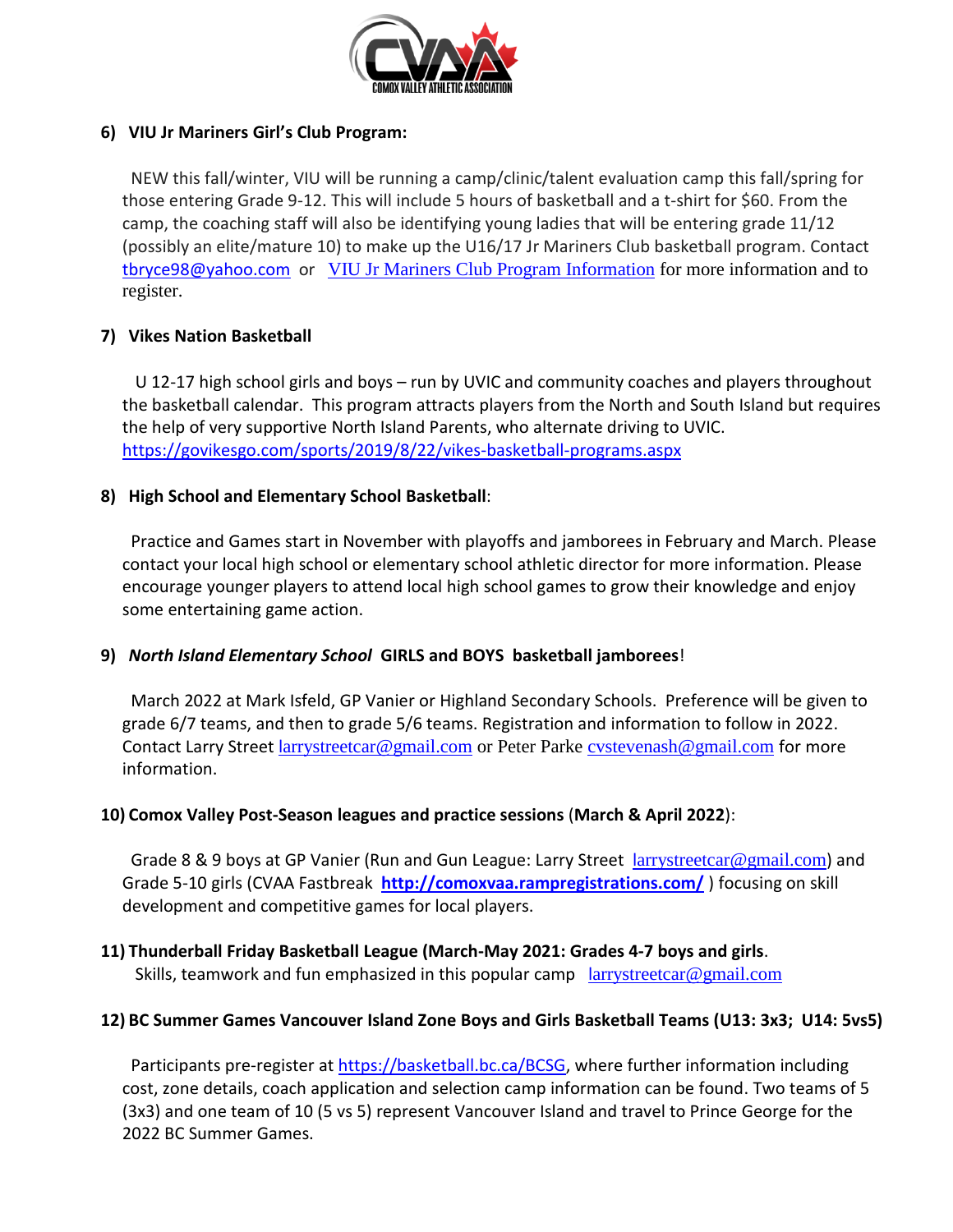

#### **13) Team BC Basketball:**

 Girls and Boys **U18**, **U17 and U15** Teams – see the link below for tryout dates and times. Team BC coaches recommend attending tryout camps to compete against the best players in BC. Team BC will be selected from players attending the regional tournament or from a Supercamp format (U15 and U17) **[Team BC Basketball](https://www.basketball.bc.ca/basketball-bc-provincial-teams)**

#### **14) Be sure to follow the games of all the Vancouver Island Usport and CCAA Teams:**

**University of Victoria** [http://www.govikesgo.com](http://www.govikesgo.com/) **Camosun College** <http://camosun.ca/sports/chargers/> **Vancouver Island University** <http://mariners.viu.ca/>).

#### **15) DROP IN BASKETBALL:**

**[LINC](https://www.courtenay.ca/EN/main/community/recreation/facilities/the-linc-youth-centre.html)** (free anytime) **[Courtenay Recreation](https://www.courtenay.ca/EN/main/community/recreation/facilities/lewis-centre.html) Center [Cumberland Recreation Center](https://cumberland.ca/recreation/)** Affordable for all!

#### **16) Comox Valley [Sports and Social Club: Co-ed 5-](https://comoxvalleysports.ca/leagues/basketball/) on -5 Basketball**

 Fall, Winter and Spring Leagues Open to players from Courtenay, Comox, Cumberland, Campbell River and surrounding areas.

#### **17) Larry Street Shooting Camp:**

High School boys and girls  $-3$  days in July 2022 <larrystreetcar@gmail.com>

#### **19) Find an outdoor hoop**

Numerous locations around the Comox Valley to practice/play for one hour and take 500 shots/day!

#### **20) Youth Sport, Recreation & Coaching program**

Open to any Indigenous youth aged 15 to 30 interested in a career in Sport, Recreation and Coaching - **[application](https://drive.google.com/open?id=1a32DPLxTAAJHcfMs40x5EWJUOc_q1OT1) form** or contact Nick Diem at 250-334-8138 (ext 229) o[r ndiem@nysa.bc.ca](mailto:ndiem@nysa.bc.ca) for more information

**21**) A wide range a **Spring and Summer BASKETBALL Camps** are available for boys and girls

**MacBros Basketball Camp:** (July 2022) Three different age categories: 6-9 years old, 10-13 years old and 14-17 years old at Aspen Park Elementary and Mark Isfeld Secondary schools

#### **PGC Basketball Camps**: [PGC Camps](https://pgcbasketball.com/home-032119/?utm_expid=168070181-49.7VKYdqBzRICieIw8Zyc4Bg.1&utm_referrer=https%3A%2F%2Fwww.google.com%2F)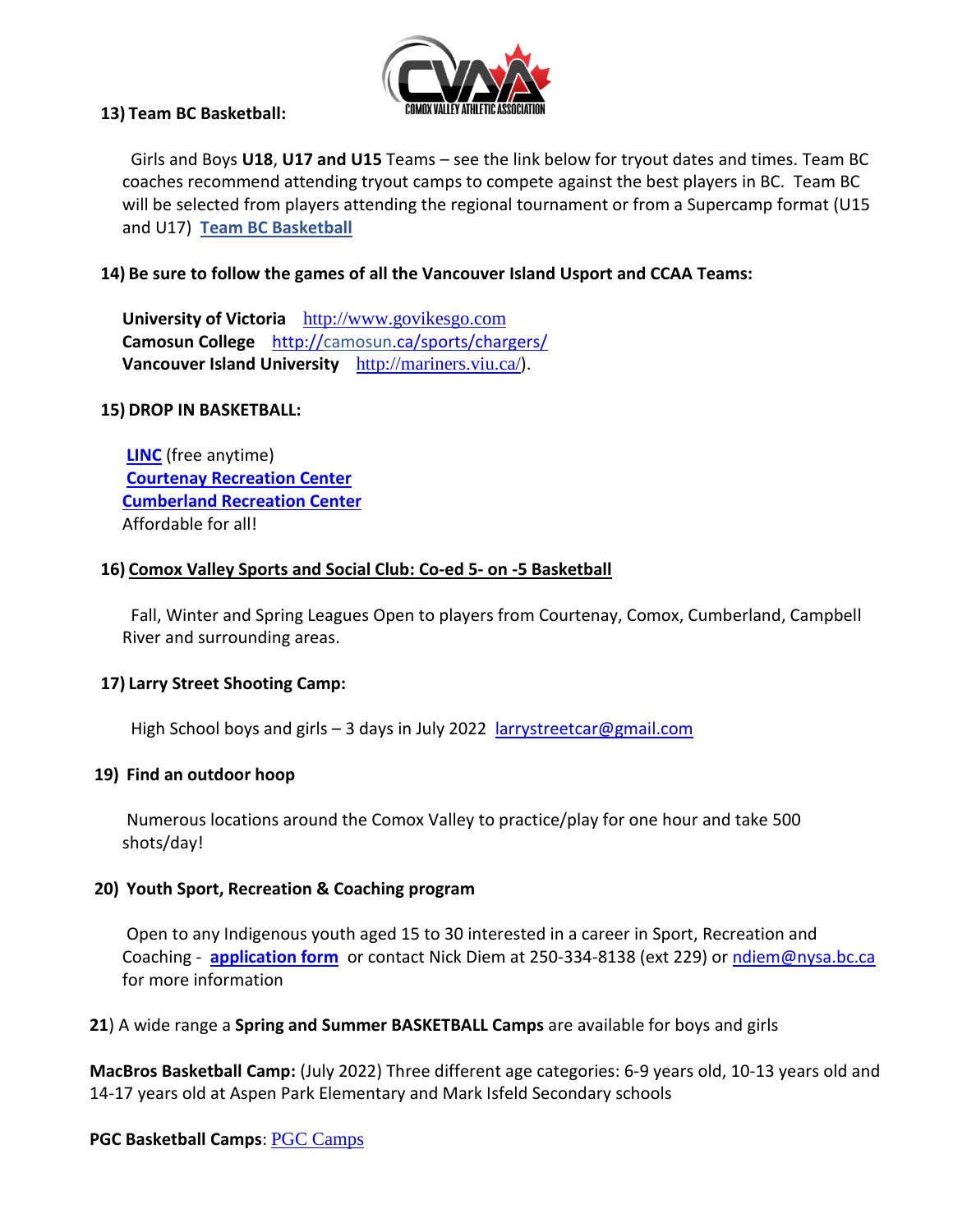

#### **Megan Dalziel Bursary Fund Basketball Camp for Girls**:

TBA at GP Vanier. Megan, a GP Vanier grad, recently loss her battle with cancer. In Megan's memory, an annual camp will be run by her former teammates to raise money for a bursary in her name. Megan was an excellent role model for girls in sport and her legacy will carry on through a bursary in her name! [2020 Registration Form](https://drive.google.com/open?id=15JCXDAlncHm1UOVHDdKp0myeYLcOpAa5)

Vanier Jr Girls also host the Megan Dalziel Christmas Tournament on the 2<sup>nd</sup> Thursday, Friday and Saturday of December 2022 with all proceeds to the Megan Dalziel Bursary.

**Camosun Chargers Girl's Basketball Program:** Girls 13-19 year old preseason training camp (August 2022) featuring elite training for grades 11 and 12 with Chargers head coach Justin Thiessen and Charger's players. Other Charger Basketball events that are new for 2022 are a December U13 girl's tournament in the Charger's home gym and a March 2022 ID camp. Camosun Charger Basketball Camp **[Registration](https://www.pise.ca/sport-specific/)** 

**Vancouver Island University Basketball Camps and Jr Mariners Club Program**: Basketball Camps in July and August for boys and girls aged 11-18 [VIU Summer Basketball Camps](https://www.viu.ca/summer-camps)

**University of Washington**: Grades 4-12 , Elite, Team and Day Camps <http://huskyhoopcamp.com/>

**University of Victoria**: <http://vikescamps.com/sport-development-camps/> and the CVAA-UVIC spring camp in the Comox Valley for girls in grade 8 - 12

**Western Washington University**: <https://wwuvikings.com/sports/2018/5/23/camps.aspx>

**22**) **Kidsport**: financial support for young athletes! Information can also be found at [Kidsport](http://www.kidsportcanada.ca/british-columbia/comox-valley/)

**23**) **Jumpstart**: financial support for young athletes! Information can also be found at [Jumpstart](https://jumpstart.canadiantire.ca/?gclid=CjwKCAjw5Ij2BRBdEiwA0Frc9eraeaRzpAHUAVthr80S0cQxzmDy-3_3sIOeiEXrwbUBwFqjvrQfwxoCNLwQAvD_BwE)

LET'S GROW THE GAME ON THE ISLAND!

Peter Parke Comox Valley Athletic Association cvstevenash@gmail.com 250-334-7497